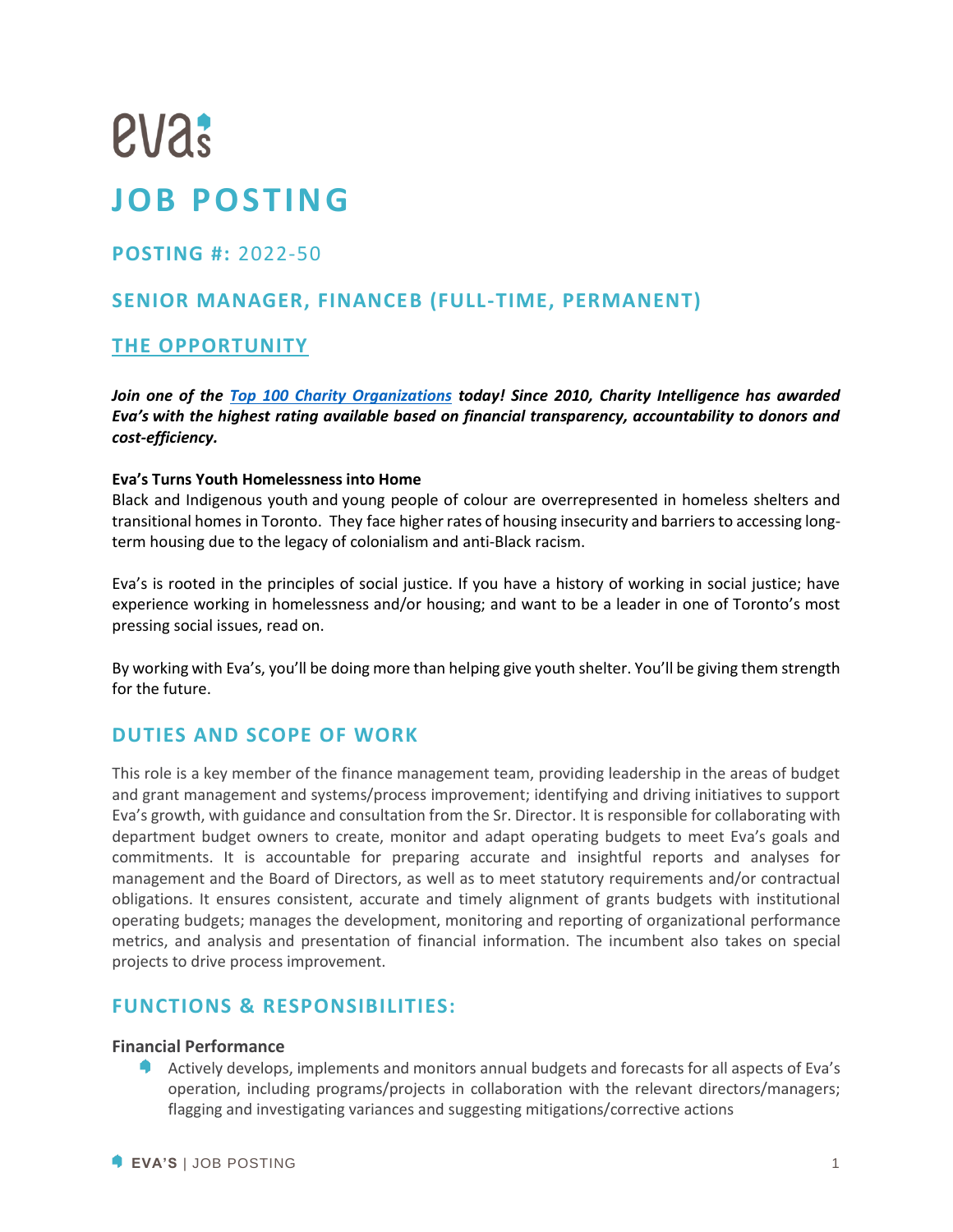- **Ensures timely, accurate and relevant performance reporting is provided to management to** provide the necessary business performance insights to support effective decisions and timely corrective
- **P** Prepares the budget calendar and plans/manages annual budget process.
- Analyzes complex issues relating to a broad variety of financial operations.
- **Develop/enhance budgeting and forecasting techniques and maintain budgeting and forecasting** standards across the organization.
- **P** Recommends and implements policies and procedure enhancements to improve effectiveness and compliance in budgetary and accounting processes.
- Oversees investigation, evaluation and deployment of effective budgeting/forecasting and business intelligence tools.

#### **Grant Management/Stewardship**

- Accountable for the preparation, monitoring and regular review of grant budgets; revenue, and expenditure analysis.
- **I** Supports and guides Program/Project managers in the preparation of budgets for funding applications
- **Ensure the maintenance of complete and accurate financial records and supporting information** for each project in a manner that facilitates management reports
- **E** Ensure that accurate and timely financial statements and reports are prepared in accordance with contract agreements with funders, and facilitate management insights and decisions in a timely manner.

#### **Compliance and Risk**

- Assists the Senior Director with financial reporting and preparation of financial statements and Annual Reports
- **Ensures compliance with policies and statutes in consultation with the Senior Director.**
- **Oversees the preparation of all supporting information for the annual audit; liaise with and** support the Senior Director and the external auditors as necessary; provides timely and accurate information to the external and internal auditors as and when required.
- **Manages the collection of data for all Statistics Canada mandatory requirements**
- **Manages investment portfolios**
- Supports and oversees insurance claims processes

#### **Team Management**

- **P** Provides input in developing/creating the Key Performance Indicators (KPIs) for the performance management of staff responsible for Budgeting & Reporting within Financial Control to monitor their achievements on regular basis.
- **Provides learning opportunities and coaching to support the performance and development of** the Finance and Accounting team

## **PROBLEM SOLVING**

Reporting to the Sr. Director, the Sr. Manager, Finance is the most senior operational Finance resource, with deep expertise in areas of financial processes and standards, financial systems, and reporting requirements. It is depended upon to be able to analyze and resolve complex financial problems using both critical thinking and evaluative judgement. Is expected to apply expertise pro-actively to anticipate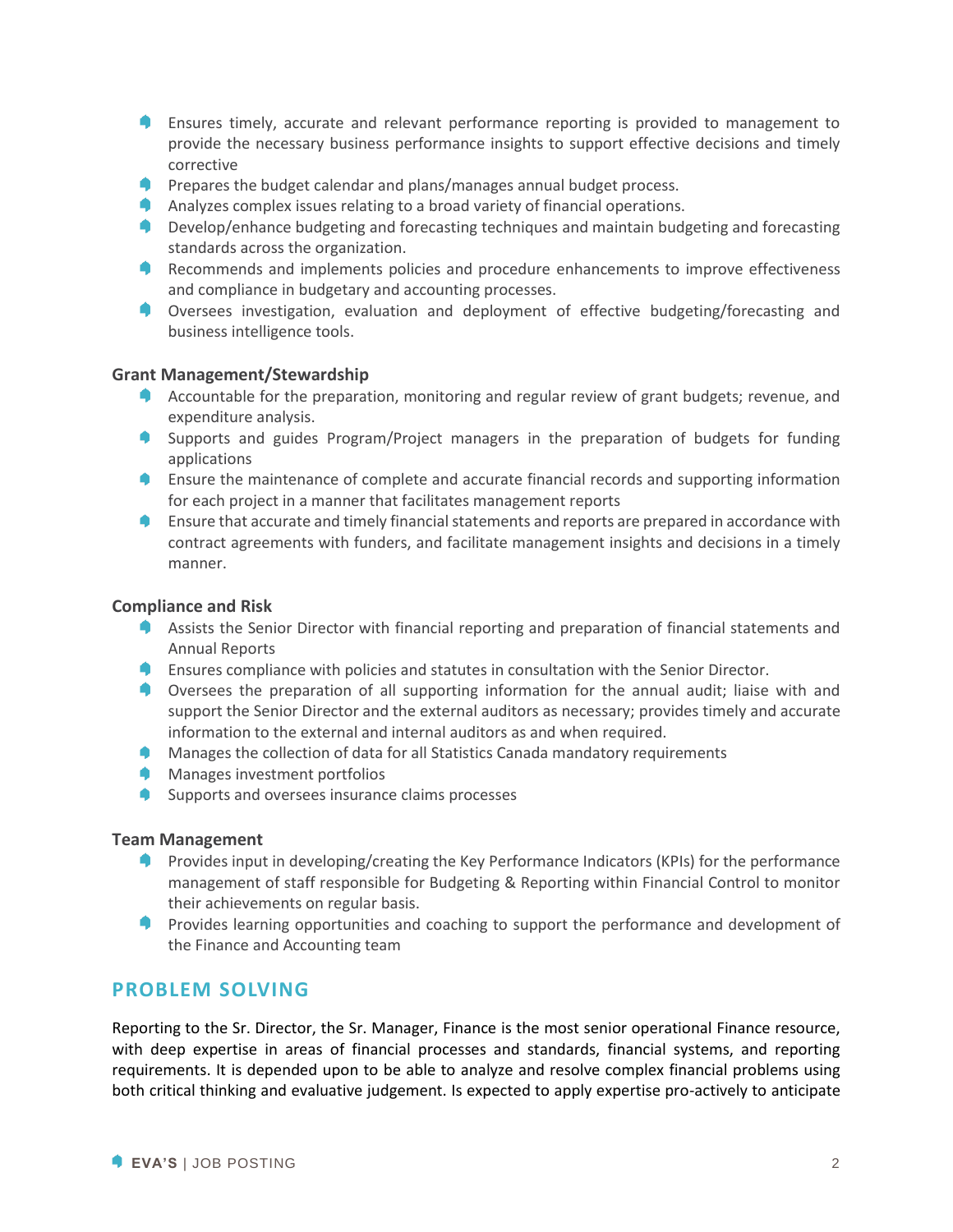and avoid problems and/or to mitigate risk. Must be able to synthesize and manage conflicting opinions and priorities to facilitate and/or make the best financial decisions.

## **DECISION MAKING/INDEPENDENCE OF ACTION**

Trusted as a advanced subject matter expert, to make and implement evaluative decisions on financial issues in ambiguous situations, involving differing stakeholder perspectives or multiple variables, considering the impact on other departments or teams; or on the organization as a whole. Uses full range of experience, knowledge, and formal research to develop and assess alternative, creative solutions, which align with Eva's Guiding Principles and fundamental beliefs. Breaks complex problems down into manageable components, recognizes several likely courses of events and consequences of actions. Anticipates obstacles and thinks ahead to provide innovative solutions which support compliance, quality control and risk management within the parameters defined by Policy, legislation, contractual obligations and GAAP.

# **MANAGING AND LEADING**

This position is a key member of the Finance Leadership team. With general direction from the Sr. Director Finance, it provides seasoned operational leadership, guidance and coaching to a team of professional individual contributors, recruits and selects staff to build out the wider team; provides input to and approves performance assessments, project assignments and/or training requirements; recommends, defends and manages substantial capital, operational budget(s) and investment decisions approved by executive leadership. Applies strong financial knowledge and coaching skills to lead their team towards achieving assigned objectives. As a subject matter expert, it is also depended upon to contribute to solutions for the most complex financial and/or business challenges and to provide financial mentoring and guidance to business owners and staff.

## **PHYSICAL EFFORT**

This position requires low intensity physical effort. It is a standard office position, requiring a great deal of sitting in an ergonomic position, with freedom to move at will. While there is no requirement for notable physical effort, cooperation and support of other staff is encouraged where appropriate, for example at events or time-sensitive situations; office moves, etc.

## **MENTAL EFFORT**

This position requires a strong degree of mental effort to concentrate on complex technical/functional issues; remain on top of a broad set of group objectives and substantial business impact; resolve challenging financial, business or operational issues; and/or deal effectively with confrontational or other stressful situations related to team leadership.

## **WORKING CONDITIONS**

Works in a comfortable office or home environment, may be expected to travel outside of the GTA on an occasional basis. Travel would generally be one week or less to attend conferences or trainings, or to support project deliverables. During travel, working conditions will be restricted to safe and comfortable offices and/or tradeshow/conference venues. Some travel between Eva's sites may be required.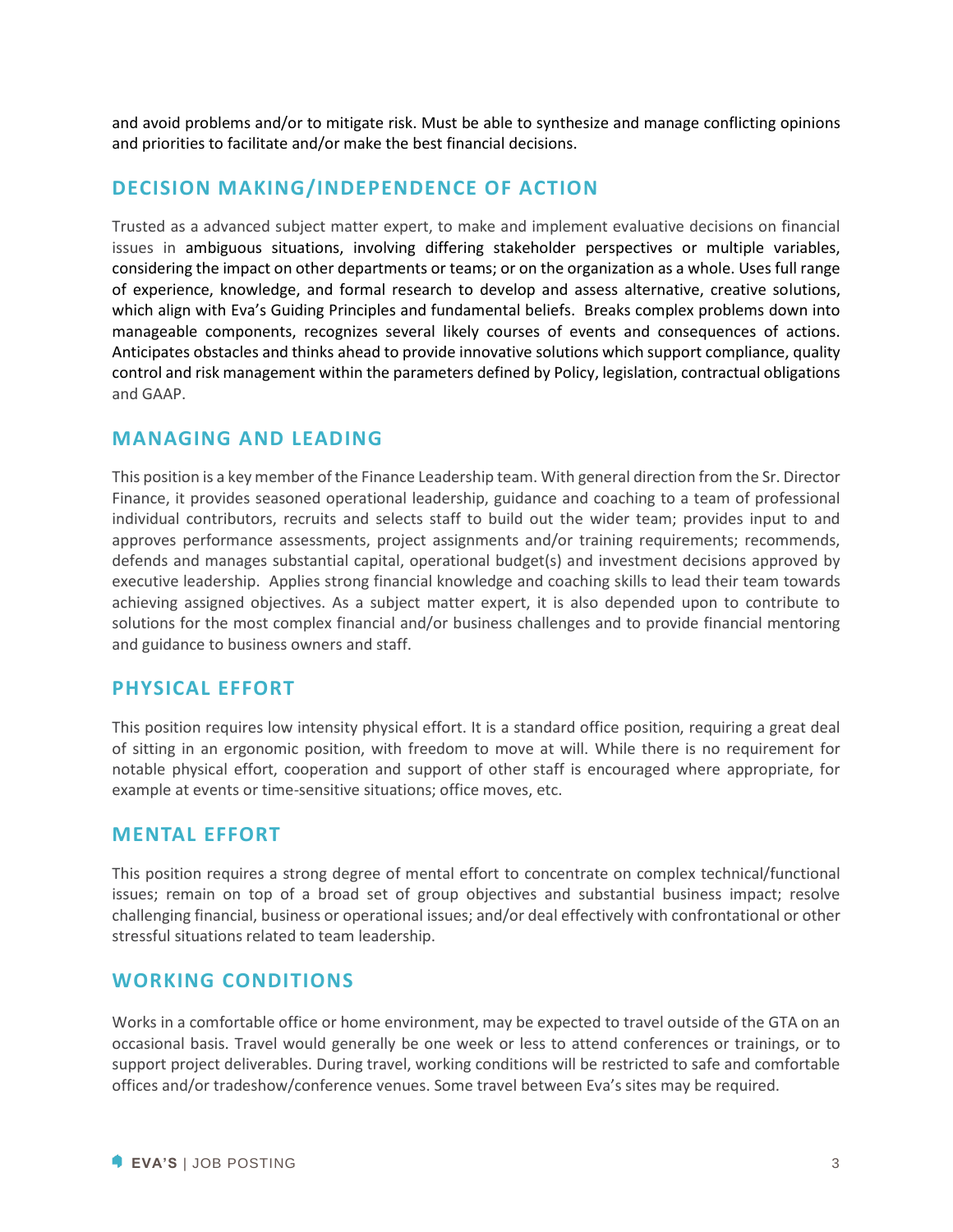# **TYPICAL QUALIFICATIONS**

Generally, requires a post secondary degree or diploma in a relevant field, and at least 10 years progressive industry experience, including 3-5 years leadership experience, or equivalent. A Canadian accounting designation (CPA) is required. A post-graduate degree is preferred.

# **SKILLS AND COMPETENCIES**

Key skills and competencies include:

- A high level of professional maturity and judgement, the ability to maintain discretion and work collaboratively with people at all levels of responsibility within the organization.
- Advanced understanding of all applicable legislation and Generally Accepted Accounting **Principles**
- **Demonstrated ability to understand financial issues withing the business context and make** balanced recommendations and decisions.
- **Expert proficiency in accounting software and ERP integrated system, proven experience with** Netsuite
- Advanced Excel skills
- **Experience with zero-based budgeting**
- **Strong leadership, facilitation and coaching skills; ability to take the lead and direct when** necessary
- Excellent written and verbal communication skills, strong facilitation and influencing skills
- **Outstanding problem solving skills and business acumen**
- Ability to operate independently and collaboratively and have a strong, dynamic working style and be a team player
- **P** Flexible and results-oriented approach to work within a relatively structured environment with multiple sites
- **P** Sound judgement to maintain strict confidentiality and handle sensitive business or staff issues.
- Good analytical and critical thinking skills combined with common sense.
- **P** Proven time management and organizational skills to manage competing priorities
- Ability to build relationships build on trust and mutual respect

## **APPLY**

Submit a cover letter and resume in one PDF document by **July 4, 2022** to **[careers@evas.ca](mailto:careers@evas.ca)**. Be sure to indicate **2022-50 Sr. Manager, Finance** in the title. No phone calls, please.

## **CONDITIONS OF EMPLOYMENT**

The City of Toronto has put in place a mandatory vaccination directive for City-funded shelters, and Eva's is obligated to comply with this legislation as per our funding agreement. In view of this, new Eva's employees are required to be fully vaccinated against COVID-19 as a condition of hire. New Eva's